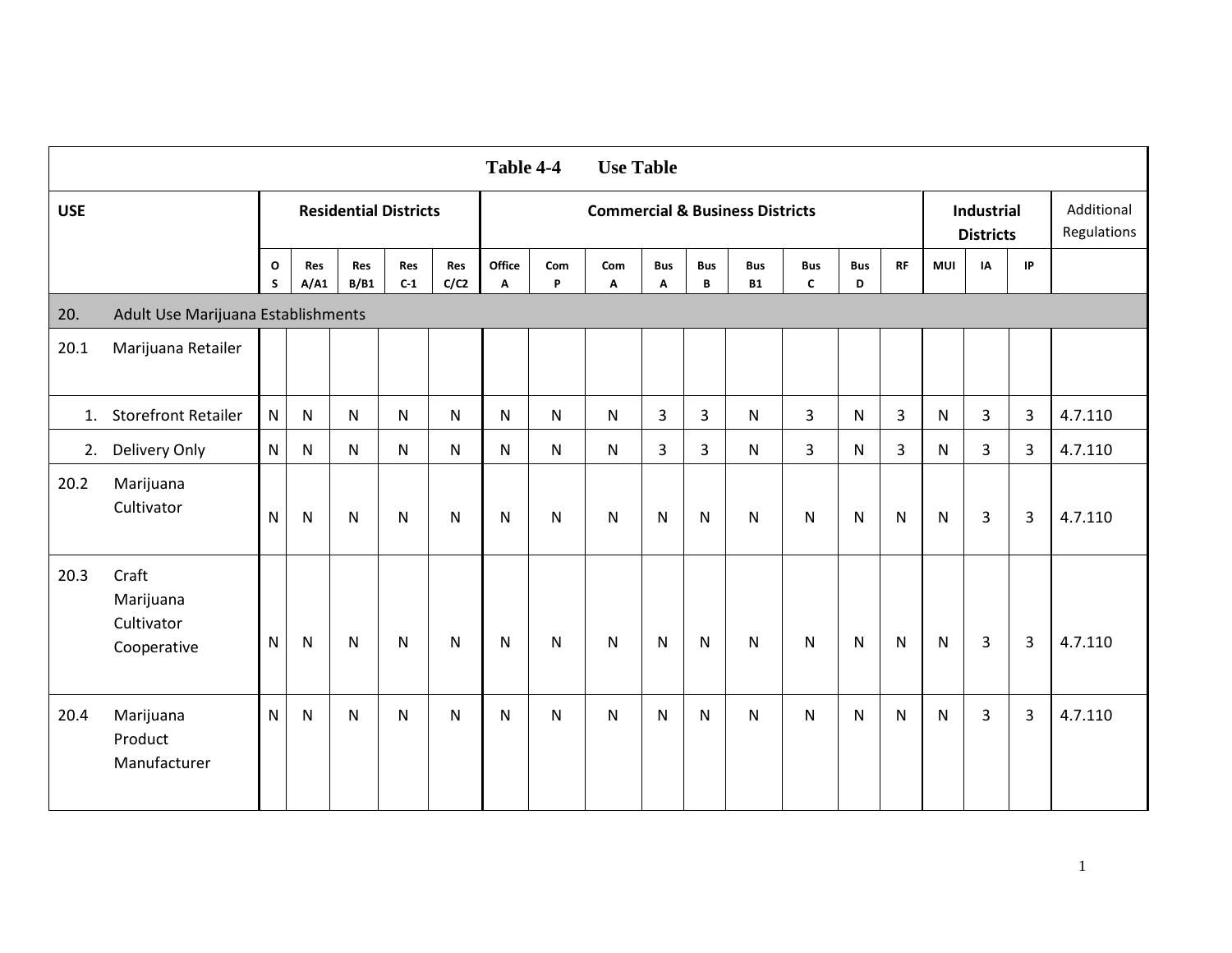| <b>Use Table</b><br>Table 4-4 |                                                     |                              |              |                              |              |              |                                            |              |                                  |                 |                            |                         |                            |                 |              |              |                                |           |                           |
|-------------------------------|-----------------------------------------------------|------------------------------|--------------|------------------------------|--------------|--------------|--------------------------------------------|--------------|----------------------------------|-----------------|----------------------------|-------------------------|----------------------------|-----------------|--------------|--------------|--------------------------------|-----------|---------------------------|
| <b>USE</b>                    |                                                     |                              |              | <b>Residential Districts</b> |              |              | <b>Commercial &amp; Business Districts</b> |              |                                  |                 |                            |                         |                            |                 |              |              | Industrial<br><b>Districts</b> |           | Additional<br>Regulations |
|                               |                                                     | $\mathbf{o}$<br>$\mathsf{s}$ | Res<br>A/A1  | Res<br>B/B1                  | Res<br>$C-1$ | Res<br>C/C2  | Office<br>A                                | Com<br>P     | Com<br>$\boldsymbol{\mathsf{A}}$ | <b>Bus</b><br>Α | <b>Bus</b><br>$\, {\bf B}$ | <b>Bus</b><br><b>B1</b> | <b>Bus</b><br>$\mathsf{c}$ | <b>Bus</b><br>D | RF           | <b>MUI</b>   | IA                             | IP        |                           |
|                               |                                                     |                              |              |                              |              |              |                                            |              |                                  |                 |                            |                         |                            |                 |              |              |                                |           |                           |
| 20.5                          | Marijuana<br>Social<br>Consumption<br>Establishment | $\mathsf{N}$                 | ${\sf N}$    | $\mathsf{N}$                 | N            | ${\sf N}$    | $\mathsf{N}$                               | ${\sf N}$    | N                                | N               | $\mathsf{N}$               | N                       | $\mathsf{N}$               | $\mathsf{N}$    | $\mathsf{N}$ | $\mathsf{N}$ | $\mathsf{N}$                   | ${\sf N}$ | 4.7.110                   |
| 20.6                          | Marijuana<br>Research<br>Facility                   | $\mathsf{N}$                 | $\mathsf{N}$ | $\mathsf{N}$                 | N            | ${\sf N}$    | N                                          | ${\sf N}$    | ${\sf N}$                        | N               | $\mathsf{N}$               | N                       | N                          | $\mathsf{N}$    | ${\sf N}$    | $\mathsf{N}$ | 3                              | 3         | 4.7.110                   |
| 20.7                          | Marijuana<br>Independent<br>Testing<br>Laboratory   | $\mathsf{N}$                 | $\mathsf{N}$ | $\mathsf{N}$                 | N            | $\mathsf{N}$ | $\mathsf{N}$                               | $\mathsf{N}$ | ${\sf N}$                        | $\overline{3}$  | $\overline{3}$             | N                       | $\mathsf{N}$               | $\overline{3}$  | N            | $\mathsf{N}$ | 3                              | 3         | 4.7.110                   |
| 20.8                          | Marijuana<br>Transporter                            | $\overline{\mathsf{N}}$      | $\mathsf{N}$ | N                            | N            | ${\sf N}$    | N                                          | ${\sf N}$    | N                                | N               | $\mathsf{N}$               | N                       | $\mathsf{N}$               | $\mathsf{N}$    | N            | $\mathsf{N}$ | $\overline{3}$                 | 3         | 4.7.110                   |
| 20.9                          | Marijuana<br>Micro-<br><b>Business</b>              | $\mathsf{N}$                 | $\mathsf{N}$ | $\mathsf{N}$                 | N            | N            | N                                          | $\mathsf{N}$ | ${\sf N}$                        | N               | $\mathsf{N}$               | N                       | $\mathsf{N}$               | $\mathsf{N}$    | N            | $\mathsf{N}$ | 3                              | 3         | 4.7.110                   |